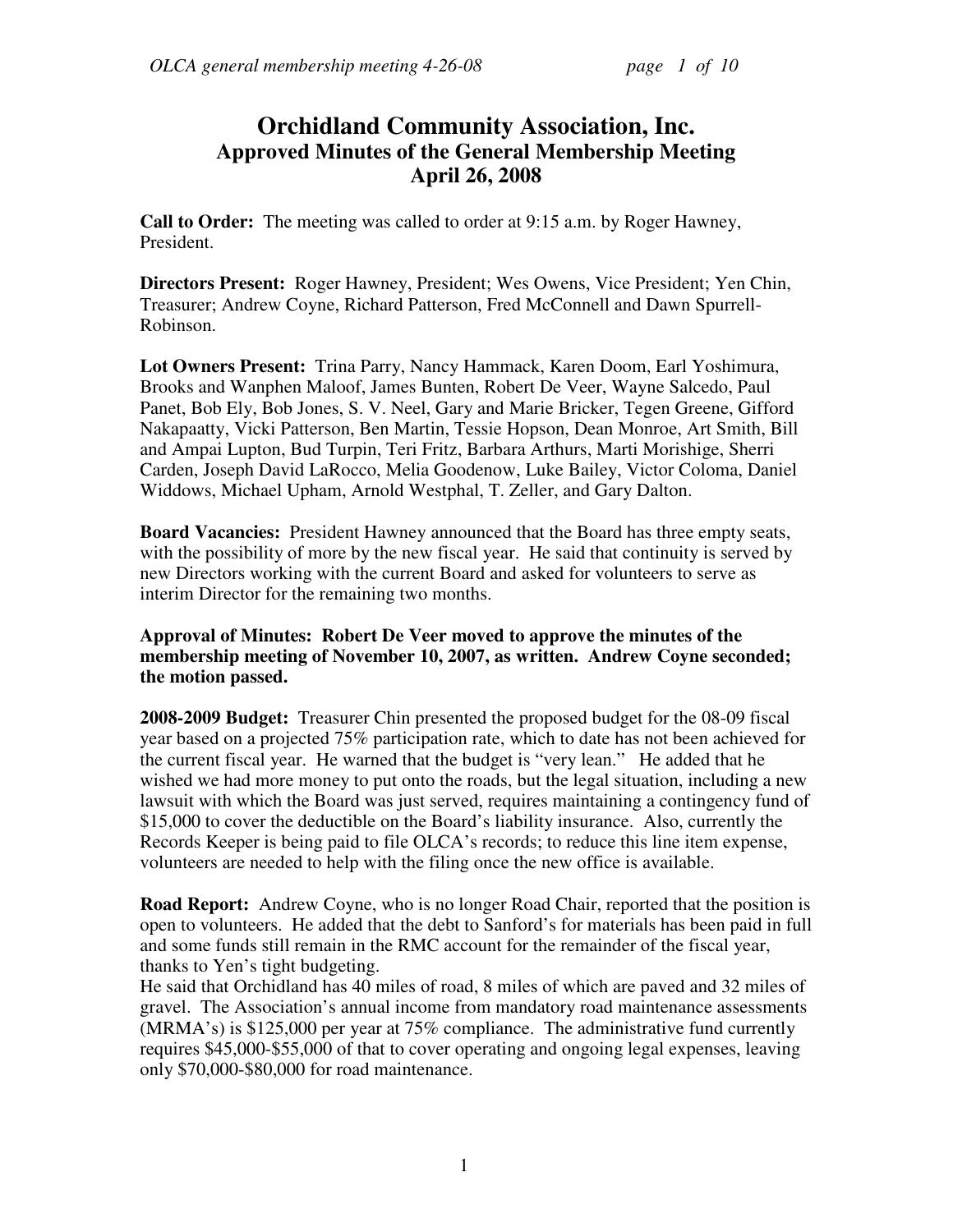Andrew explained that materials costs have more than doubled in the past three years. One load, or twenty tons, of  $1 \frac{1}{2}$ -inch minus basecourse now costs \$425 and covers about 250 feet of road. The grader and roller, with operators, cost \$105 per hour. Since OLCA's grader is beyond repair, the Road Maintenance Committee (RMC) is renting a grader with operator. One mile of gravel road requires approximately 20 loads for 3 inches of materials and 12 hours of grading/rolling, totaling \$9,360. To add materials, grade and roll all of the Association's roads once would cost \$312,000, not including mowing easements or weed-whacking corners, which costs an additional \$2400 each time and should be done every three months.

The RMC has approved hiring Gary Dalton for Road Manager at \$8400 per year, plus \$300 per month for storing equipment on his property. Andrew said that the equipment—roller, Kubota tractor, and dump truck (which did not pass inspection and will require considerable funds to bring up to standard)—will be stored there to facilitate access and repairs.

Andrew asked for volunteers to shovel gravel into potholes to be graded and packed by the road crew, as well as volunteers to take responsibility for mowing the easements and weed-whacking corners near their homes. Twenty tons of coldpatch was delivered yesterday for filling potholes in the chipseal, so it will be on hand as needed. He added, "This is our subdivision; the County isn't going to help and the State isn't going to help, so we have to take care of it ourselves."

Paving: The RMC and Board are in contractual negotiations with X-zyme Corporation to pave from  $38<sup>th</sup>$  to  $40<sup>th</sup>$  on Auli'i using an enzyme product which molecularly bonds soil and cinders to the lava underneath it to form a surface stronger than concrete, at one-third to one-half the cost of asphalt paving. The contract will be discussed at the Board meeting next Monday night.

In response to a question, Andrew said that yes, the enzyme product should be able to be used to repair potholes in the chipseal.

**Resignation:** Andrew announced that as of next Monday night he will step down from the Board. "This is not in response to the lawsuit; I actually planned this a couple of weeks ago." He said he is spending so much time dealing with the road hotline and emails that "I am forgetting about my own life."

Yen acknowledged Andrew's hard work for the Association over the past several years. **Member Comments:** Tegen Greene said, "It is not accurate to say we have \$80,000 for the roads." She said the actual amount is more like \$40,000. Yen explained that the RMC budget includes road manager, equipment storage and other expenses. Roger said that although administrative fees have increased in the past few years, the road fees have not.

Jim Bunten said that only about ten miles of gravel road actually need materials and grading; we can just repair those areas which need it rather than grading all the roads. Lot owners also expressed concern about the washout at  $39<sup>th</sup>$  and Pohaku and trees which fell on  $38<sup>th</sup>$  Ave.

**MRMA Increase:** Luke Bailey asked Roger to clarify the difference between the MRMA and the paving assessment for the benefit of the members. Roger explained that the MRMA is currently \$65 per year, and any increase must be approved by a vote of the general membership. The paving special assessment, which last year was \$100, is voted upon each year by the membership, and can be spent only to pave the roads according to the existing paving rotation. He said there has been some debate whether or not the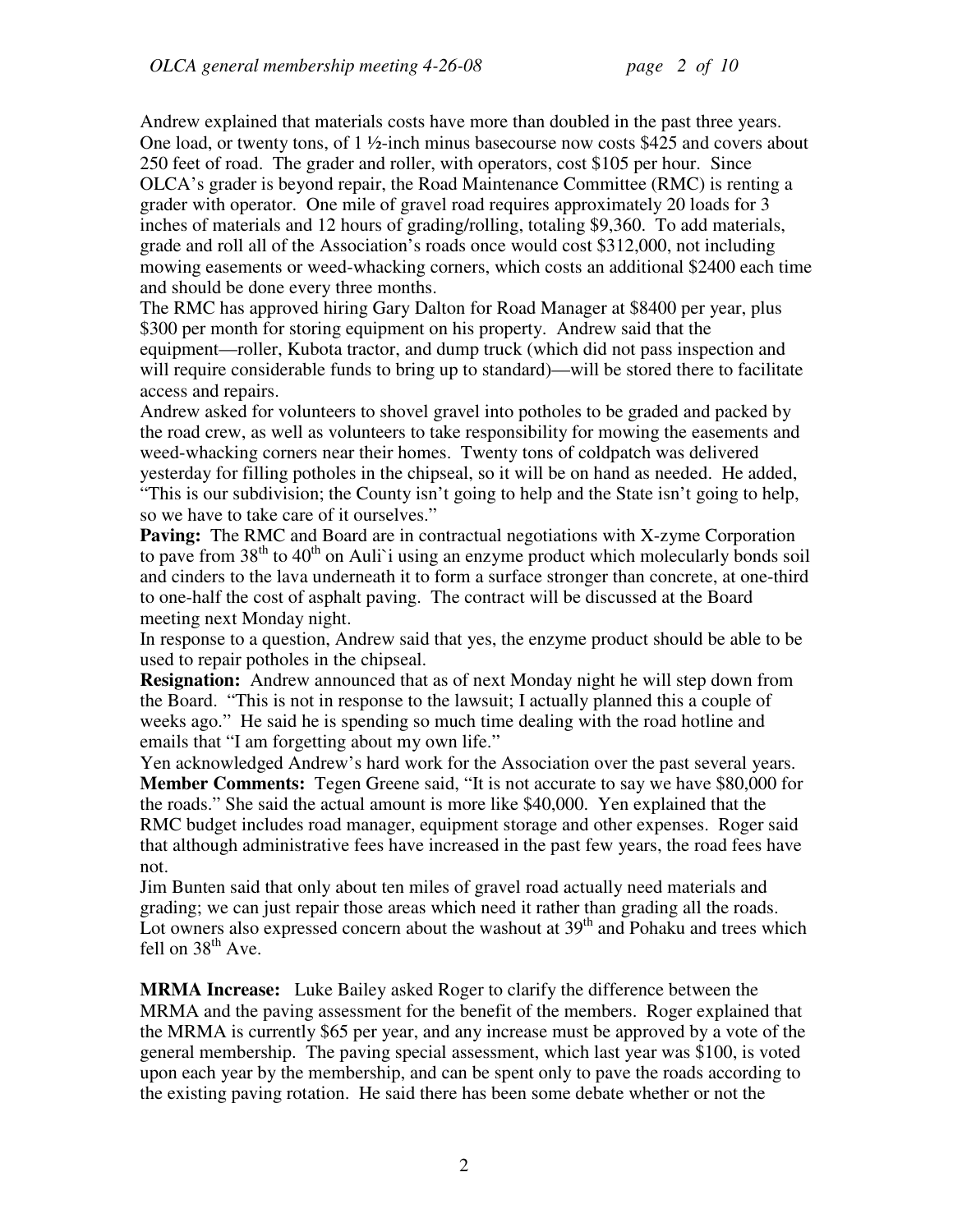paving assessment is mandatory, but the Bylaws state that special assessments are a 'voluntary donation,' although "it is a fee that we all vote on and we need." Roger added that even if an increase in the MRMA is approved, it will not go into effect until fiscal year 2009-2010.

Yen said that last year the presentation "may not have been the best," since it asked whether the MRMA should be increased, and 55% responded 'no.'

Art Smith suggested giving the Board the power to increase the fees by 10% each year. Roger said this proposal would require a Bylaws change.

Marti Morishige suggested increasing the MRMA to \$120, because "\$10 each month is no big deal."

Bob Ely said he feels that \$85 is more likely to pass than \$100 or more. Luke Bailey added that an increase in the MRMA has a better chance of passing if no paving assessment is requested the same year.

Brooks Maloof asked whether the commercial fees would increase, also. Roger said that our commercial development fee amounts are currently under dispute. Roger is negotiating to resolve this dispute with the developer. Also, the Board of Directors set a cap on increasing the commercial fees when they originally were approved.

#### **Victor Coloma moved to raise the mandatory road maintenance assessment (MRMA) to \$100. Robert De Veer seconded.**

**Barbara Arthurs moved to amend the motion from \$100 to \$85; Arthur Smith seconded. The amendment passed by a vote of 41 for, 13 opposed. The motion as amended passed by a vote of 54 for, 0 against.**

**Budget Approval:** Yen said that the \$85,000 budgeted for the RMC includes \$8000 for road liability insurance, but it is unlikely that insurance can be purchased for that amount. He said the Board has received quotes for \$20,000, which would "seriously jeopardize our ability to maintain the roads." Roger added that the membership clearly instructed the Board at last year's membership meeting not to spend more than \$8000 on insurance. Marti Morishige suggested raising the transfer fees, adding that Ainaloa charges \$300. Tegen Greene said that transfer of properties usually results in increased traffic on the roads.

Roger said the Board could look into the legalities of raising the fees, but some complaints have already been received about the \$100 transfer fee, which was increased from \$25 about a year ago. Wes added that the amounts are really insignificant. Tegen said that \$300 per month for equipment storage would pay for a steel building on the Community Lot. Dawn said that the fence on the lot was stolen within a week. Andrew added that the equipment would "disappear." Also, if it is at Gary's property, it can be maintained more easily.

#### **Barbara Arthurs moved to approve the 2008-2009 budget as presented; Bob Jones seconded. The motion passed by a vote of 56 for, 0 against.**

[*President Hawney called a break at 10:50 a.m. The meeting resumed at 11:10.*] Paving Assessment: The paving assessment began at \$50 per year, and for the past two years it was approved at \$100 per year.

The next paving increment after Auli`i will be the remainder of Ilima St. The rotation then returns to Pohaku Dr., followed by  $40<sup>th</sup>$  Ave., Laniuma, Orchidland Dr., and back to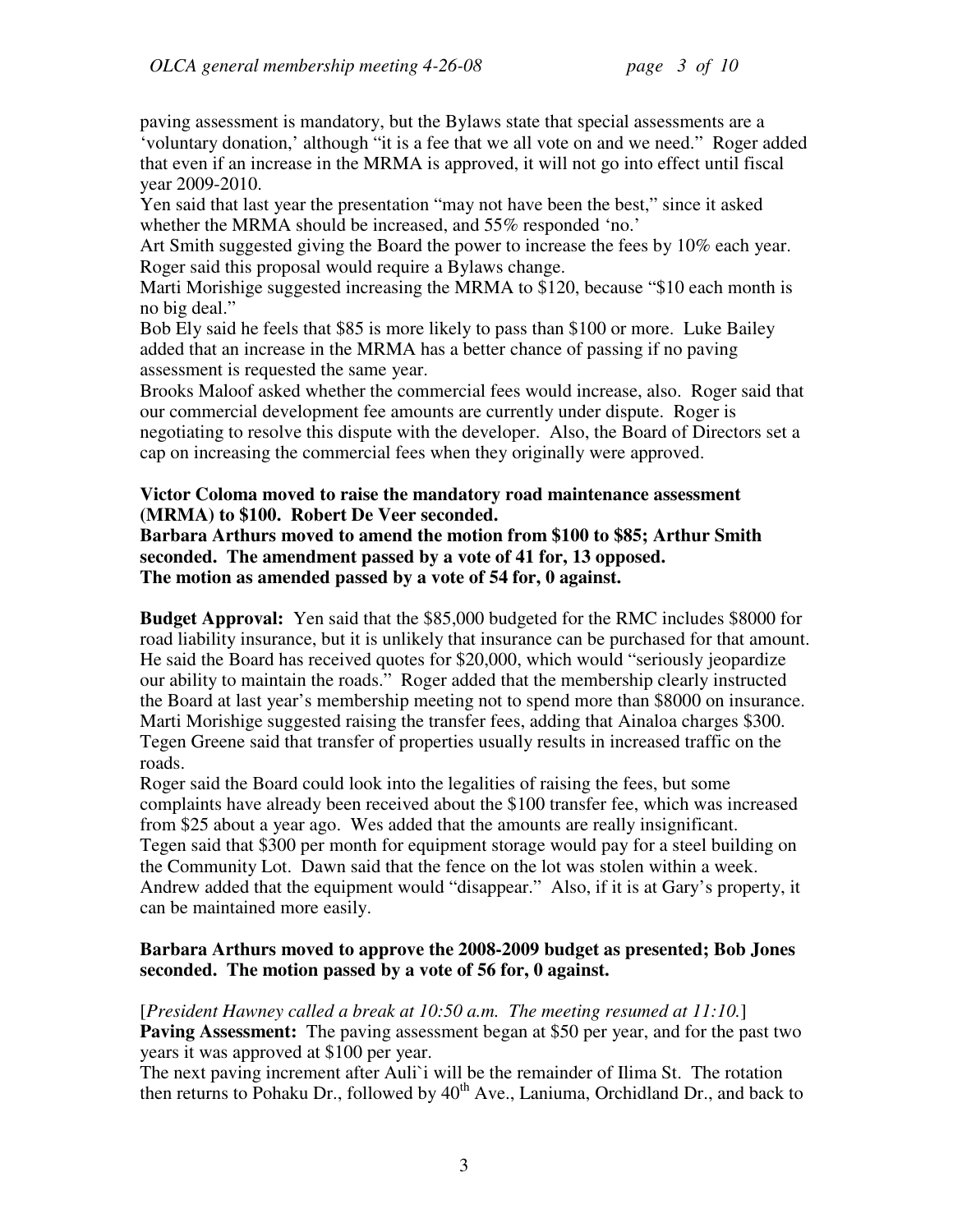Auli`i. After all the main roads are paved, the chipsealed segments will need to be addressed.

Melia Goodenow said that she is opposed to asphalt paving because it brings more traffic from "people who don't live here, and takes away from the lifestyle I want to live." She added that Orchidland Estates is "one of the last rural places in Hawaii."

# **Art Smith moved to continue with the paving program with a special assessment of \$100 for one year. Barbara Arthurs seconded; the motion passed by a vote of 44 for, 3 opposed.**

**Bylaws Committee:** Roger reported that the Bylaws Committee has met for several months. Marti Morishige read the proposed Bylaws changes, which were voted on by the membership present.

1. Article VII, Board of Directors. Section 6 QUORUM, which reads "A quorum, for a meeting of the BOD shall consist of six (6) BOD members." Proposal to amend to read *"Á quorum for a meeting shall consist of 2/3 of current board members, with a required maximum of six and a minimum of four."* 

This proposal was originally introduced to resolve the issue of attaining a quorum when the Board membership had been reduced through resignations to only six members. However, Robert's Rules of Order allow a Board, in the absence of a quorum, to "use such measures as necessary to attain a quorum." After considerable discussion, the proposed amendment failed by a vote of 8 for, 42 opposed.

2. Article III, Membership & Votes, Section 1, line 3. Proposal to delete the following line: [An honorary membership may be appointed by the BOD. Such membership will be subject to full payment of the annual road maintenance assessment and shall be allowed full voting rights for one lot.] Section 1, line 4. Proposal to insert the word *Orchidland*: "Owners of *Orchidland* lots exempt from MRMA's shall be made members upon full payment of the annual MRMA.

# **Dean Monroe moved to approve the wording of the amendments to Article III. Marti Morishige seconded; the motion passed by a vote of 46 for, 0 opposed.**

3. Article IV, MRMA & Collection, paragraph 2. Proposal to change "Foreclosure proceedings and/or any other remedy available to the association pursuant to law against seriously delinquent property owners and their lots shall be permitted" to: "*Foreclosure proceedings against delinquent property owners and their lots shall not be permitted. This shall not, however, bar any other remedy available to the association pursuant to law."* 

Roger stated that the foreclosure clause was added to the Bylaws as a means of obtaining a bank loan for paving, and the community was promised in a newsletter at that time that it would not be used to foreclose on delinquent lot owners. Once used, it has cost the Association a lot of money in lawsuits. The proposed amendment returns Article IV to its original wording.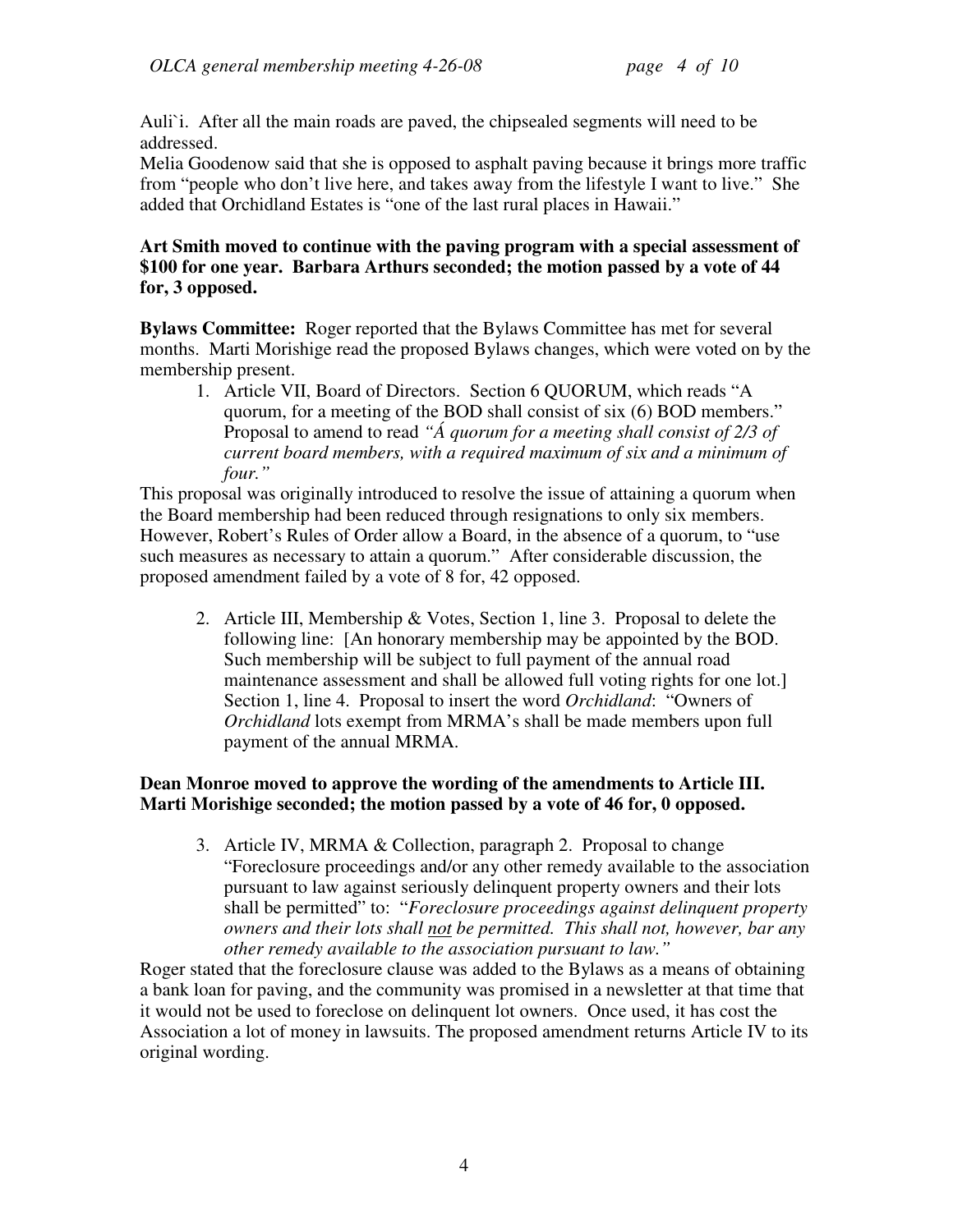Bob Ely said that the general membership voted for foreclosure, and it is a "very powerful tool to get people to pay." He added that it gives the Board flexibility, and the Board can make decisions on a case-by-case basis.

The wording of the amendment was approved by a vote of 41 for, 7 opposed.

4. Article VII, Board of Directors, Section 2. Number and Qualification of Directors. Proposed addition: *"Only one (1) immediate family member, domestic partner or household member shall be allowed to serve on the board at any one time.* 

# **Wes Owens moved to send the proposed amendment of Article VII, Section 2, back to the Bylaws Committee. Bob Jones seconded; the motion passed by a vote of 35 for, 0 opposed.**

5. Article VII, Board of Directors, Section 8. Removal. Proposal to correct a typographical error as follows: "d) A quorum (as defined in Article VI, Section [delete 6, insert 3] is present at a special membership meeting called for this purpose."

The proposed wording of this amendment was approved by a vote of 36 for, 0 opposed.

Those amendments whose wording was approved received a first reading; after a second reading at the next membership meeting, they will go onto a ballot for membership approval.

During the discussion of legal issues later in the meeting, Kirstie requested that the Bylaws Committee also consider an amendment requiring that any motion which changes OLCA's policies or procedures be read at one Board meeting and receive a second reading and vote at the next month's regularly-scheduled Board meeting, "so that everybody has at least a month to consider it."

[*The meeting adjourned for lunch at 12:15 p.m. It reconvened at 12:45 p.m.*]

**Planning Committee Report:** Kirstie Goin, committee chair, reported that a park planning meeting was held last January which resulted in three proposals: 1) to develop the Community Lot with an Activity Center, picnic area and children's playground, hopefully funded partially by meeting FEMA standards for an emergency shelter; 2) to ask the County to develop a County park in Orchidland; and 3) to develop a "serene" park to serve as connectivity between Orchidland Estates and Hawaiian Acres, as proposed by the Puna Community Development Plan (PCDP), with a meandering, possibly gravel connecting road with walking trails and natural areas for meditation, community tai chi, etc.

On January 29 Kirstie, volunteer Vicki Patterson and Greg Braun, PCDP Steering Committee's liaison to Parks and Recreation, met with Director Pat Englehard, Pam Mizuno and James Komata of Hawaii County Parks and Recreation Department to request a County Park in Orchidland. Pat informed us that the County cannot help us develop our Community Lot, because they do not develop parks on private land. However, the level of service for County parks in Hawaii County is 3 to 5 acres of park for every 1000 population, giving Orchidland the right to up to 15 acres of parks. A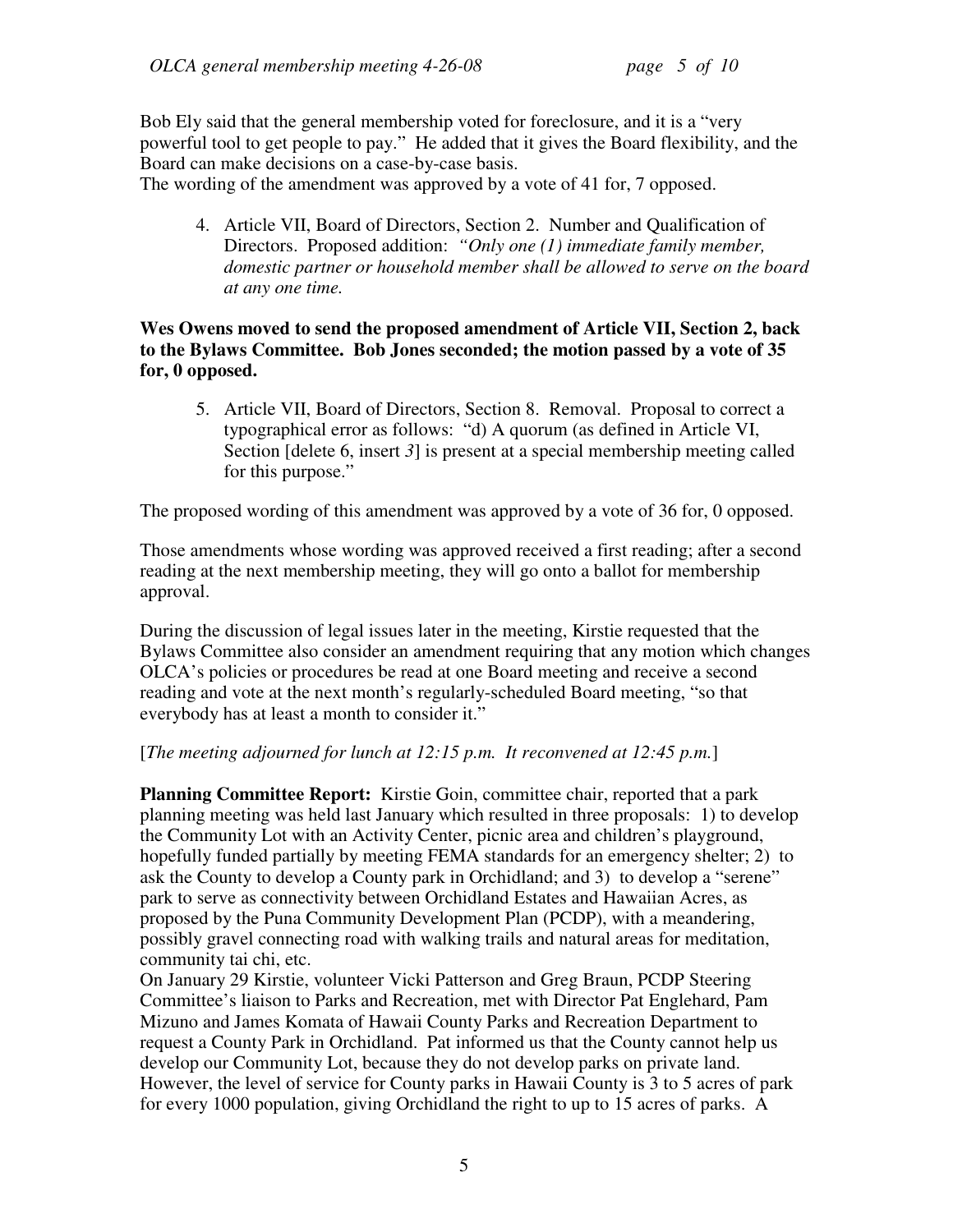neighborhood park consists of approximately 5 acres with perimeter fencing, a playing field, pavilion, and playground equipment. A regional park is about 15 acres, with several playing fields and other facilities. [Shipman Park in Kea`au is an example of a regional park.] She recommended that we enlist a friendly realtor and "go shopping." Realtor Marti Morishige showed us the adjacent lots for sale in the subdivision. The most promising was three 2-acre lots on Melia St., two fairly level and open, with the third heavily wooded in large ohia, which would make a pleasant picnic and natural area. We emailed Pat, Pam and James and arranged a meeting in late March with Councilman J Yoshimoto to request funding to purchase the properties.

J agreed to assist us by requesting funding in the County's budget to purchase the park. Unfortunately, the forested lot has since sold, leaving only two 2-acre lots. Two other 4 acre parcels have also been identified as possible locations, and Pat has assured us that they can use a 4-acre parcel if 5 acres is not available.

Roger, Vicki Patterson and Kirstie met with Mayor Kim last week, and Parks and Rec Director Englehard attended this meeting, also. The mayor told us there is no funding available for emergency shelters, so we will have to find another means of developing our Community Lot. However, he assured us that his administration will assist us in acquiring a County park.

The County Council recently passed approval to use the Geothermal Asset fund to purchase land for parks in lower Puna, which includes Orchidland Estates. Pat emailed a request to Chris Yuen, County Planning Director, for instruction on how to proceed in this process.

Vicki Patterson has agreed to keep the Board apprised of where we are and what is needed, including notifying volunteers to appear at County Council meetings when the budget request is considered for approval. Kirstie asked volunteers to sign up to assist this process.

Roger said we were told to go shopping, but no funds were available. He said it is important to acquire the funding first. He added that Friends of Puna's Future was formed with the intent to band together with community associations in an attempt to present a more unified voice to the County, and encouraged residents to participate. The May newsletter will include a request for lot owners willing to sell property for the purpose of developing a County park.

Melia Goodenow said County parks are open to the general public, allowing them onto our private roads. Also, drugs and crime could present problems for our community. Marie Bricker said that our children deserve a park, and land will become less available in the future. She honored the committee for their efforts.

Roger suggested the possibility of a special assessment to acquire funds to develop the Community Lot. Wes suggested a committee be appointed to develop a cost assessment. A member suggested that the lot could be used as a site for a local farmer's market and rented for personal events.

Dean Monroe said that liability insurance would have to be purchased first.

Yen said that insurance companies are not willing to issue a policy just for liability on the Community Lot. Fred said that "you can seek to reduce exposure and have as much insurance as you wish, but any individual can file a suit against any group or individual. Prevailing at court is another matter." He added, "If this lot is intended for use and is used within the scope of that intention, it should be okay."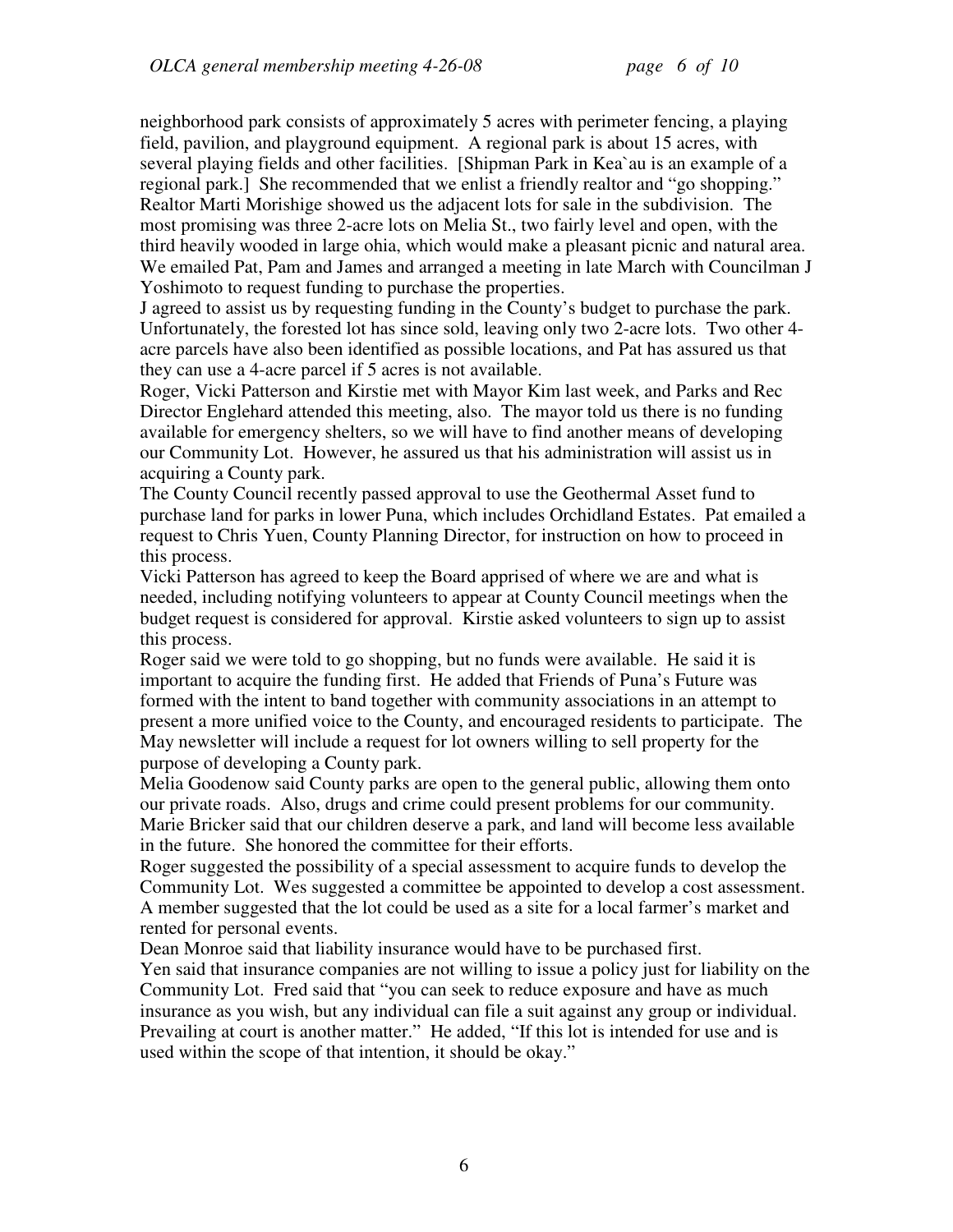**Health Dept.:** Roger was informed by the Health Department that it is our *kuleana* to deal with dead animals in Orchidland after they have put lime on them. Roger questioned whether the Board can assign road fees for this purpose. The health inspector said if we do not do this, they will issue a citation, and if we do not pay it they will take us to court. Roger said he hopes this does go to court, because he would like for a judge to rule on this issue. Meanwhile, the Board will send a letter to the Mayor, County Council, State and Federal representatives concerning this issue.

**Flooding:** Mayor Kim said if the zoning is changed in the flood area, building permits may not be issued. Our councilman's advice was to purchase flood insurance before the rates increased; neither offered to assist in actually alleviating the flood problems.

**Mailboxes:** Wes reported that the Kea`au postmaster has new mailboxes to replace the ones which exist on Orchidland Dr. and has received permission to move them up to the Community Lot. OLCA has no money for concrete to pour the slab to put them on, but the Postmaster assured Wes that because of the safety issue of the current location, the post office should provide concrete. The plan is to pour more concrete than needed, so when new boxes become available, there will be pads to put them on. Wes added, "All that is guaranteed is that if you already have a mailbox down there, you will have one up here."

Wes said it has not been determined whether the slabs will be located on the easement or within the lot. He said the Association cannot justify use of road fees to pave a portion of the lot for this purpose.

Tegen suggested changing the existing fence so that the location is safe. Rob De Veer volunteered to serve on a committee to plan where the mailboxes will be located.

**Commercial Development:** At a recent community meeting sponsored by the State Department of Transportation, Yen stated the Board's position to "oppose further development on Orchidland Dr. until there is traffic control at Orchidland and Highway 130." He said the DOT's current plan to create a 4-lane highway from Kea`au will "just move the bottleneck to Shower Drive."

Marie Bricker said she has volunteered to serve on a task force to work with the DOT in addressing resident concerns regarding Highway 130. Tegen suggested that residents give their concerns to Marie to take to the task force.

**Website:** Wes Owens has done an excellent job in updating our website at www.orchidland.org. An email list is being developed to alert residents of important issues and upcoming special meetings. Lot owners can sign up at a link on the site, or mail their information—name, TMK and email address—to OLCA, P.O. Box 280, Kea`au, Hawaii 96749.

**Neighborhood Watch:** Roger said that neighbors already watch out for one another in many areas of the neighborhood. There has been little interest in developing a Neighborhood Watch in Orchidland in recent years.

Tegen said it is good to have one person in the police department who is contacted regarding all suspicious or illegal activities in Orchidland.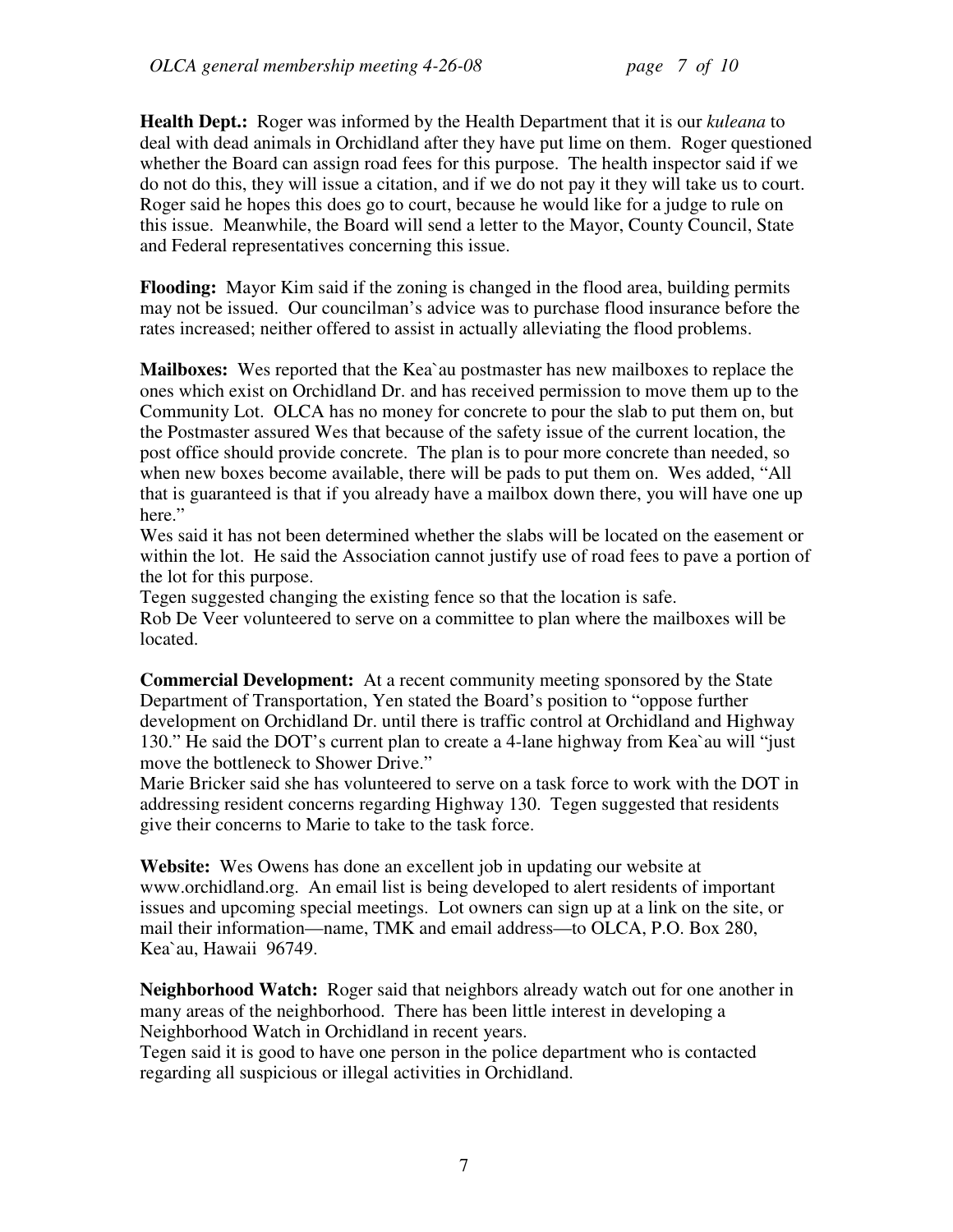The Community Policing Officer for our area is Sherwin Taka; his phone number is 966- 5835. The Community Policing Coordinator is Andrew Burian, who can be reached at 961-2350.

Legal Issues: Roger said that although the current Board has tried valiantly to reach a settlement with the Murakamis regarding the foreclosure suit filed by the Association in 2006, it has failed to do so. "We fought to get this solved in the best interest of the Association, but we were too far apart in damages because of the amount spent on legal fees on both sides." A court date will probably be set for June.

In response to the original suit, Alan Murakami filed a countersuit listing 7 counts, including wrongful foreclosure and requesting punitive damages. This countersuit was not reported to the insurance company by the previous Board; when the current Board learned of it at the beginning of this fiscal year, the insurance company informed them that it would not cover the suit under the Board's liability insurance because the suit had been filed in the previous year.

In December, 2007, the judge ruled in the Murakami' s favor regarding the original suit. OLCA's attorney, Stuart Oda, filed for a reconsideration based on a recent case regarding 'implied consent,' which reasons that real estate with areas held in common are the mutual responsibility of all lot owners. This is the issue which Judge Nakamura will rule on. Roger said, "It is sad to see Orchidland pushing forward with a foreclosure on such arbitrary grounds. At the same time, I'm going to be happy to get a judge's decision on this and get at least a little bit of clarity on how much power OLCA has in this regard." During the settlement negotiations, Bob Ely, the Director who initiated the foreclosure suits and the subject of a community petition calling for a special meeting to remove him from the Board [who instead resigned before the meeting was called], and Kwan Sung filed an injunction which interrupted the Board of Directors' settlement negotiations with the Murakamis. The insurance company appointed another lawyer, Sidney Ayabe, to deal with this injunction, which could cost OLCA up to \$15,000—the deductible fee on our current liability policy.

Five members of the Board were served today with a follow-up suit filed by Kwan Sung. The suit states "Chikwan Sung, individually and on behalf of all shareholders of Orchidland Community Association, Inc., plaintiff…." Dawn said, "This states that we are suing ourselves." Roger urged all lot owners to read the lawsuit, Civil #08-1-0116 in the Third Circuit Court of the State of Hawaii. Sung's attorney is Paul Sulla. His telephone number is 808-962-0025; fax 808-962-0024.

Roger said that a few months ago Sung asked to join the Board, which the Board and community saw as a conflict of interest because he would not accept that he could not participate in executive sessions at which his suit against the Association would be discussed. The community members present at the meeting voted not to admit Sung to the Board, "and he is suing us for that." The suit also states that the Board has been acting in secrecy. Both suits have put a lot of demands for documentation on the Board. The Ely/Sung suit requested the entire QuickBooks data back-up file, which includes the personal information of every lot owner in Orchidland. The Board responded that this request was inappropriate.

Roger said, "This [the legal issue] is what has been consuming our time and money." Gary Bricker asked why the community is responsible for actions taken without prior notification to the community.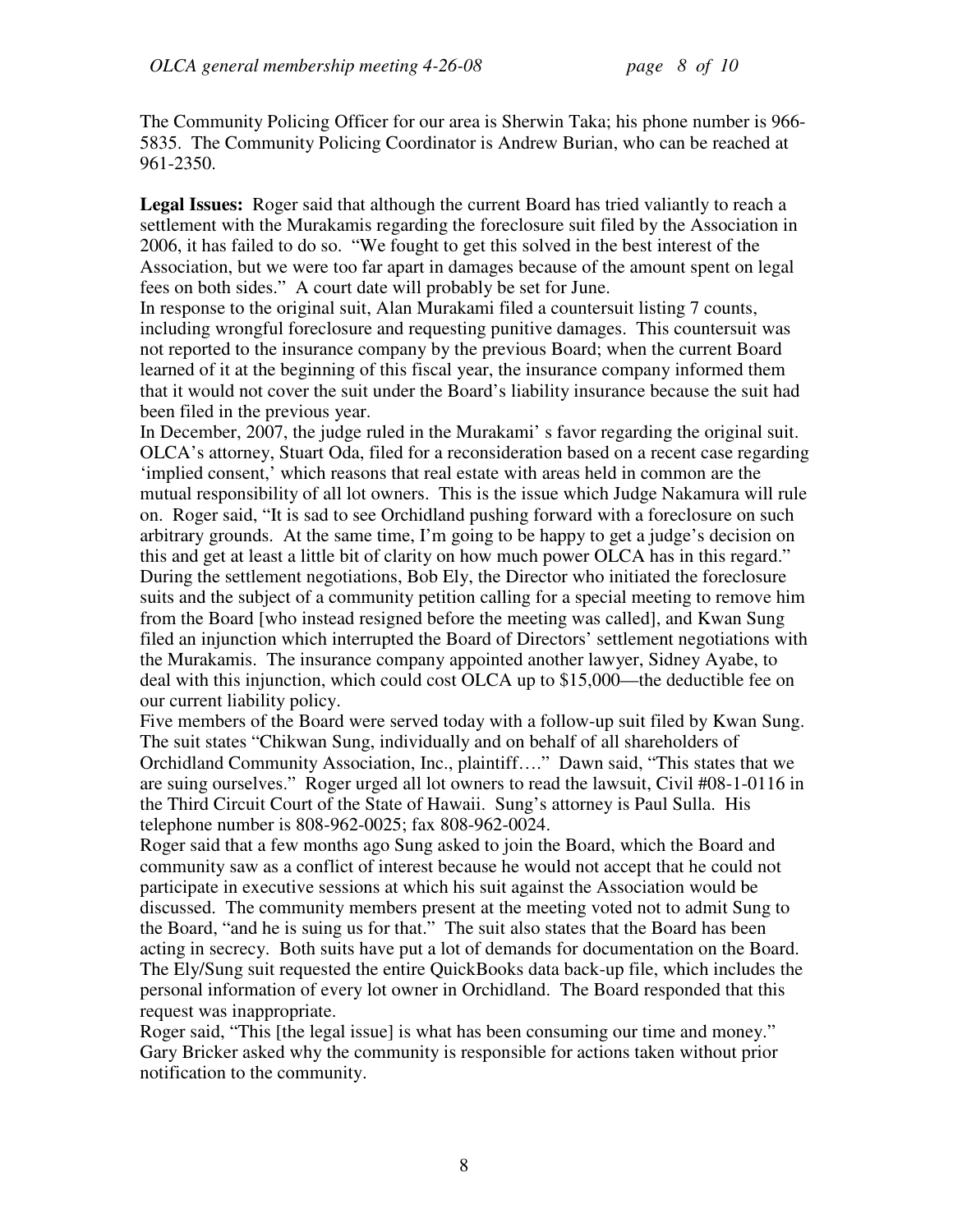The collections and foreclosures were approved by the Board. Roger said, "We did have a complete Board changeover after that, and because of that."

Yen said that in a representative democracy, the Board has specific powers to act on behalf of the people who elected it. "I have some responsibility because the Board was representing me, and I wasn't paying attention." He added that 90% of his time has been spent on legal issues.

Wes said members are needed to become involved and attend meetings.

Yen reported the new suit to the insurance company as soon as he was served. The question remains whether they will handle it as a continuation of the earlier suit or as a new lawsuit; the difference is that the Association is required to pay the first \$15,000 of lawyer's fees in each separate suit.

Roger said, "We are suing ourselves to keep ourselves suing ourselves."

**Adjournment:** The meeting was adjourned at 3 p.m.

Respectfully submitted by:

Kirstie Goin, Recording Secretary

**Motions Log 4-26-08** 

**Approval of Minutes: Robert De Veer moved to approve the minutes of the membership meeting of November 10, 2007, as written. Andrew Coyne seconded; the motion passed.**